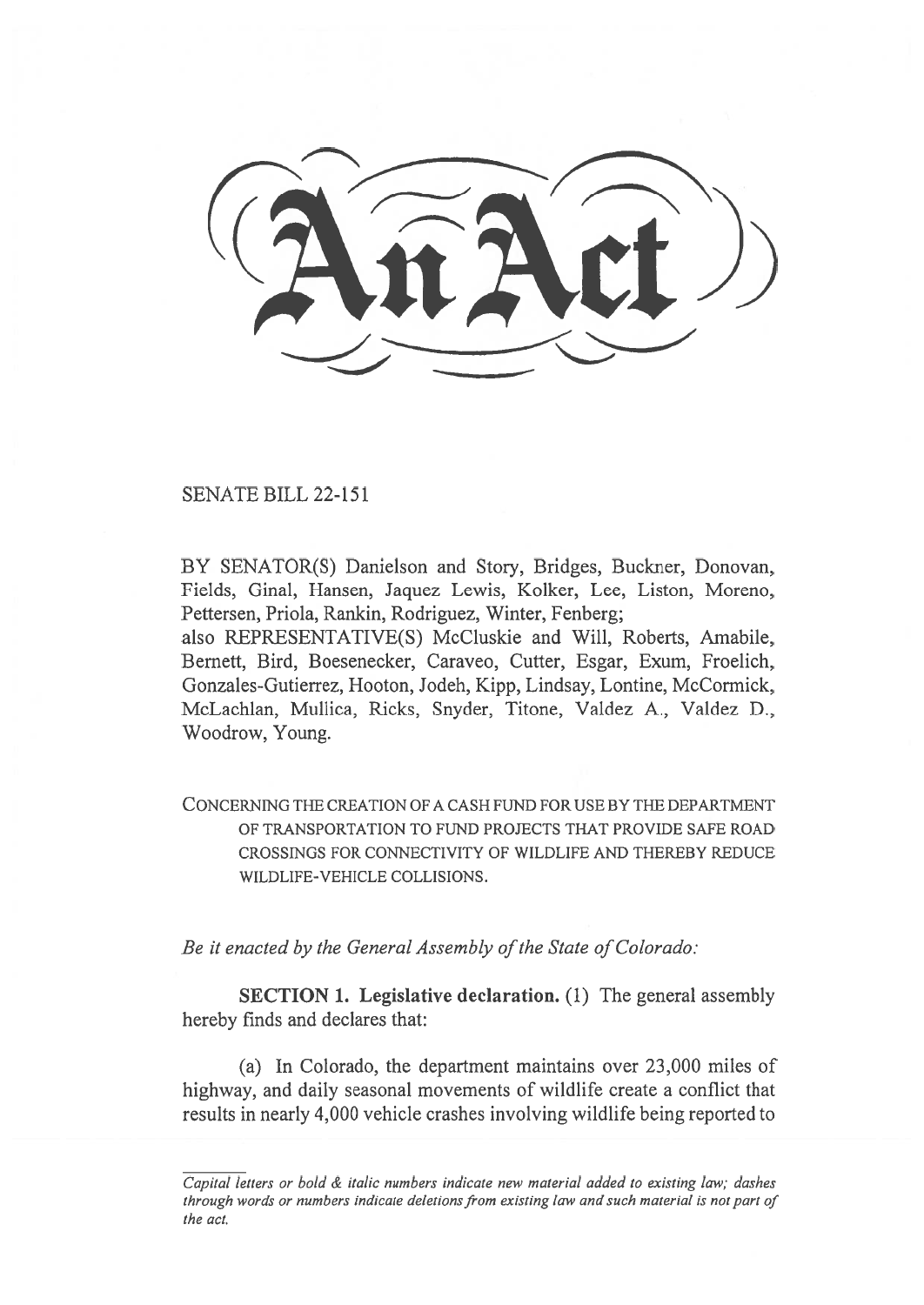law enforcement every year. These crashes result in injuries and fatalities to humans and an estimated \$80 million annually in property damage, emergency response, and medical treatment. This figure does not include the value of wildlife killed in vehicular collisions, the impact on the health of wildlife populations, or the loss and fragmentation of the vibrant habitats wildlife call home.

(b) Colorado boasts the largest rocky mountain elk herd in the world and is also home to significant populations of other iconic big game species such as mule deer, bighorn sheep, pronghorn, and moose, as well as numerous other endemic wildlife species.

(c) Intact habitats and intact wildlife corridors that connect the habitats are vital to ensuring that Colorado's wildlife populations continue to thrive. Protecting wildlife corridors has been shown to improve the herd vitality of big game species that are critical to Colorado's outdoor recreation economy.

(d) Each year, the department's maintenance crews report moving an average of 5,900 animals off the roadway. It is estimated that 2% of Colorado's deer population is killed by wildlife-vehicle collisions every year, equal to the total number of animals harvested each year through hunting, without the economic and social benefits that hunting provides.

(e) Wildlife crossing structures built within important wildlife corridors increase public safety and are highly effective at reducing wildlife-vehicle collisions and the costs associated with those collisions. For example, the 2016 Colorado Highway 9 mitigation project reduced wildlife-vehicle collisions by 92% in the 5 years after its construction.

(f) There are currently 64 successful wildlife crossing projects across Colorado, but the state, through the governor's office, the department, the department of natural resources, and other entities, has identified many more priority areas in need of mitigation measures that lack the necessary funding to advance through design and construction.

(g) Federal legislation to increase funding available for wildlife-vehicle collision mitigation and to protect wildlife corridors has been signed by the president of the United States, and such legislation will contribute significant resources and competitive grants to highway safety

PAGE 2-SENATE BILL 22-151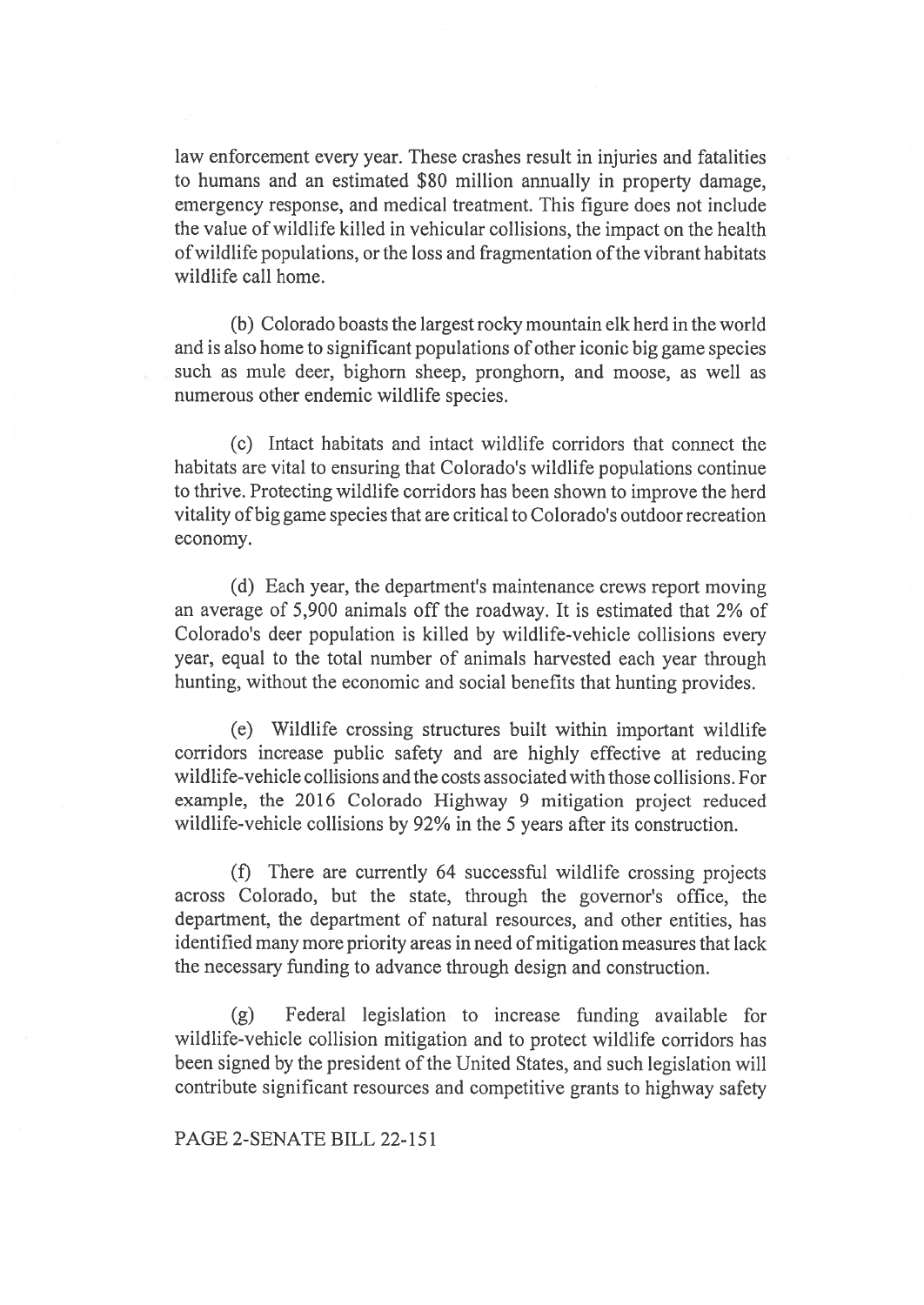projects and provide a source of funding to the state to protect wildlife corridors and pursue highway mitigation projects.

(h) Protecting wildlife habitats and wildlife corridors requires significant financial investments, and the effectiveness and cost-efficiency of all of the existing efforts in the state will be enhanced by a comprehensive and coordinated effort through funding for department projects. The Colorado wildlife safe passages fund created in the act will proactively prepare the department to take advantage of maximal federal funding opportunities in the coming months and years.

SECTION 2. In Colorado Revised Statutes, add part 14 to article 4 of title 43 as follows:

## PART 14

## COLORADO WILDLIFE SAFE PASSAGES

43-4-1401. Definitions. AS USED IN THIS PART 14, UNLESS THE CONTEXT OTHERWISE REQUIRES:

(1) "ALLIANCE" MEANS THE COLORADO WILDLIFE AND TRANSPORTATION ALLIANCE ESTABLISHED IN 2018 AND MADE UP OF THE DEPARTMENT, THE DIVISION, TRIBAL GOVERNMENTS, FEDERAL AGENCIES, AND NONGOVERNMENTAL PARTNERS REPRESENTING ACADEMIA, NONPROFIT ORGANIZATIONS, AND BIOLOGICAL AND ENGINEERING SCIENCES.

(2) "DEPARTMENT" MEANS THE DEPARTMENT OF TRANSPORTATION.

(3) "DIVISION" MEANS THE DIVISION OF PARKS AND WILDLIFE IN THE DEPARTMENT OF NATURAL RESOURCES CREATED IN SECTION 33-9-104 (1).

(4) "FUND" MEANS THE COLORADO WILDLIFE SAFE PASSAGES FUND CREATED IN SECTION 43-4-1402 (1).

(5) "PROJECT" MEANS A PROJECT BY THE DEPARTMENT FOR THE PURPOSES SPECIFIED IN SECTION 43-4-1402 (3)(a)(I) AND (3)(a)(II).

(6) "WILDLIFE" HAS THE MEANING SET FORTH IN SECTION 33-1-102 (51).

PAGE 3-SENATE BILL 22-151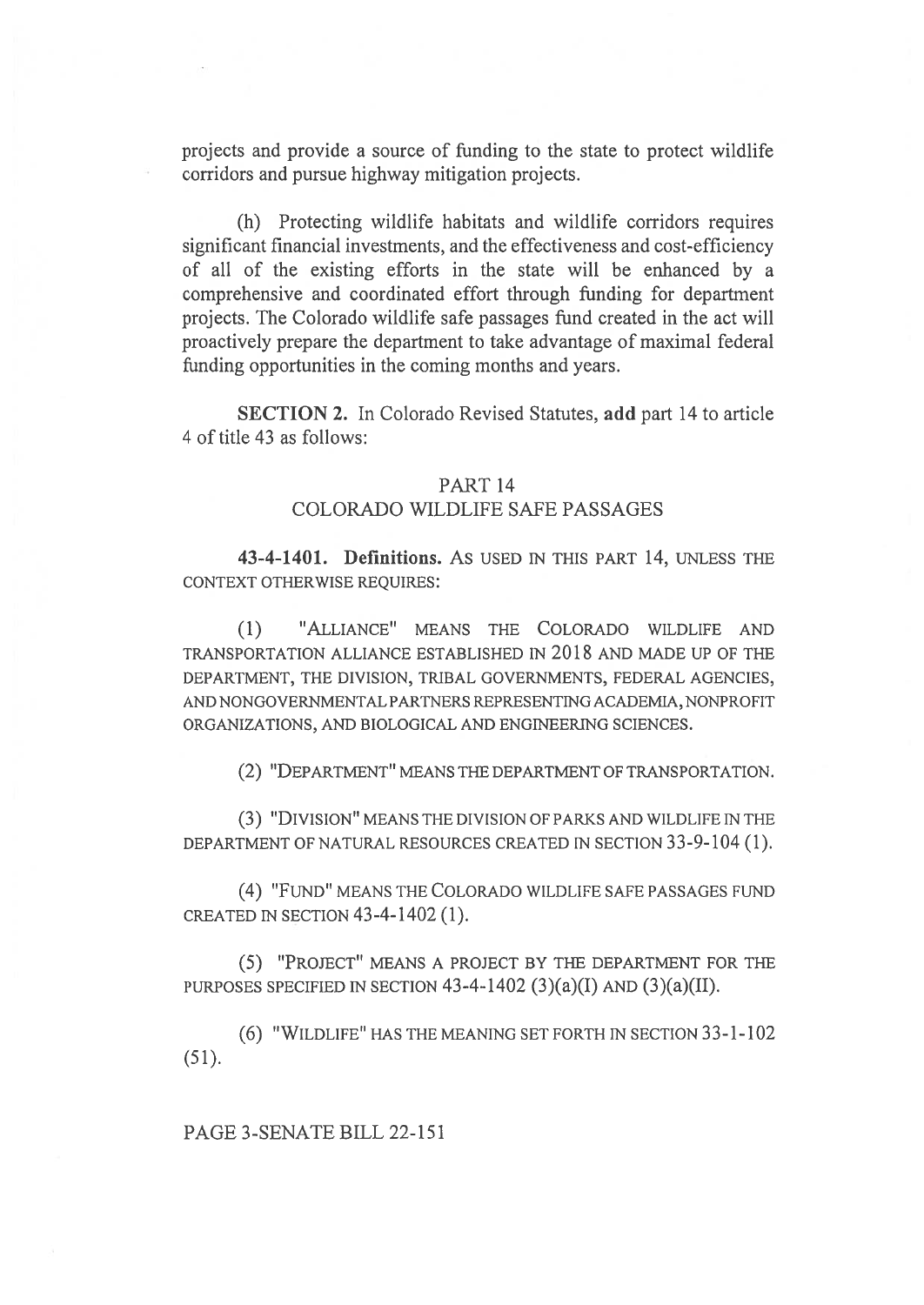43-4-1402. Colorado wildlife safe passages fund - creation - use of fund. (1) THE COLORADO WILDLIFE SAFE PASSAGES FUND IS HEREBY CREATED IN THE STATE TREASURY. THE FUND CONSISTS OF MONEY TRANSFERRED FROM THE GENERAL FUND TO THE FUND PURSUANT TO SUBSECTION (4) OF THIS SECTION, ALL PRIVATE AND PUBLIC MONEY RECEIVED THROUGH GIFTS, GRANTS, OR DONATIONS THAT ARE TRANSMITTED TO THE STATE TREASURER AND CREDITED TO THE FUND, AND ANY OTHER MONEY THAT THE GENERAL ASSEMBLY MAY APPROPRIATE OR TRANSFER TO THE FUND.

(2) THE STATE TREASURER SHALL CREDIT ALL INTEREST AND INCOME DERIVED FROM THE DEPOSIT AND INVESTMENT OF MONEY IN THE FUND TO THE FUND.

(3) (a) MONEY IN THE FUND IS CONTINUOUSLY APPROPRIATED TO THE DEPARTMENT TO FUND PROJECTS THAT PROVIDE SAFE ROAD CROSSINGS FOR CONNECTIVITY OF WILDLIFE AND REDUCE WILDLIFE-VEHICLE COLLISIONS AND ALSO FOR THE FOLLOWING PURPOSES:

(I) FOR THE FULL RANGE OF WILDLIFE CROSSING PROJECT NEEDS INCLUDING:

(A) PROJECTS IDENTIFIED ON THE DEPARTMENT'S TEN-YEAR PRIORITY PIPELINE PROJECTS LIST WITH WILDLIFE PASSAGE COMPONENTS OR OTHER WILDLIFE PASSAGE OPPORTUNITIES IDENTIFIED BY THE DEPARTMENT, THE DIVISION, THE ALLIANCE, ANY BOARD OF COUNTY COMMISSIONERS, OR ANY TRIBAL GOVERNMENT; AND

(B) COSTS RELATED TO PROJECT FEASIBILITY STUDIES, PLANNING, CONSTRUCTION, RETROFITTING, AND MAINTENANCE OF WILDLIFE ROAD CROSSING INFRASTRUCTURE; ROADKILL TRACKING AND STUDIES; ANIMAL DETECTION SYSTEMS; SIGNAGE; EXCLUSIONARY FENCING; WILDLIFE JUMP OUTS; AND TO ASSIST WITH PRIVATE LAND CONSERVATION EFFORTS;

(II) To PROVIDE MATCHING MONEY AS REQUIRED OF THE STATE BY FEDERAL GRANT PROGRAMS RELATING TO WILDLIFE CROSSING PROJECTS; AND

(III) FOR ADMINISTRATIVE AND PERSONNEL EXPENSES RELATED TO THE PURPOSES FOR THE FUND SET FORTH IN THIS SECTION.

PAGE 4-SENATE BILL 22-151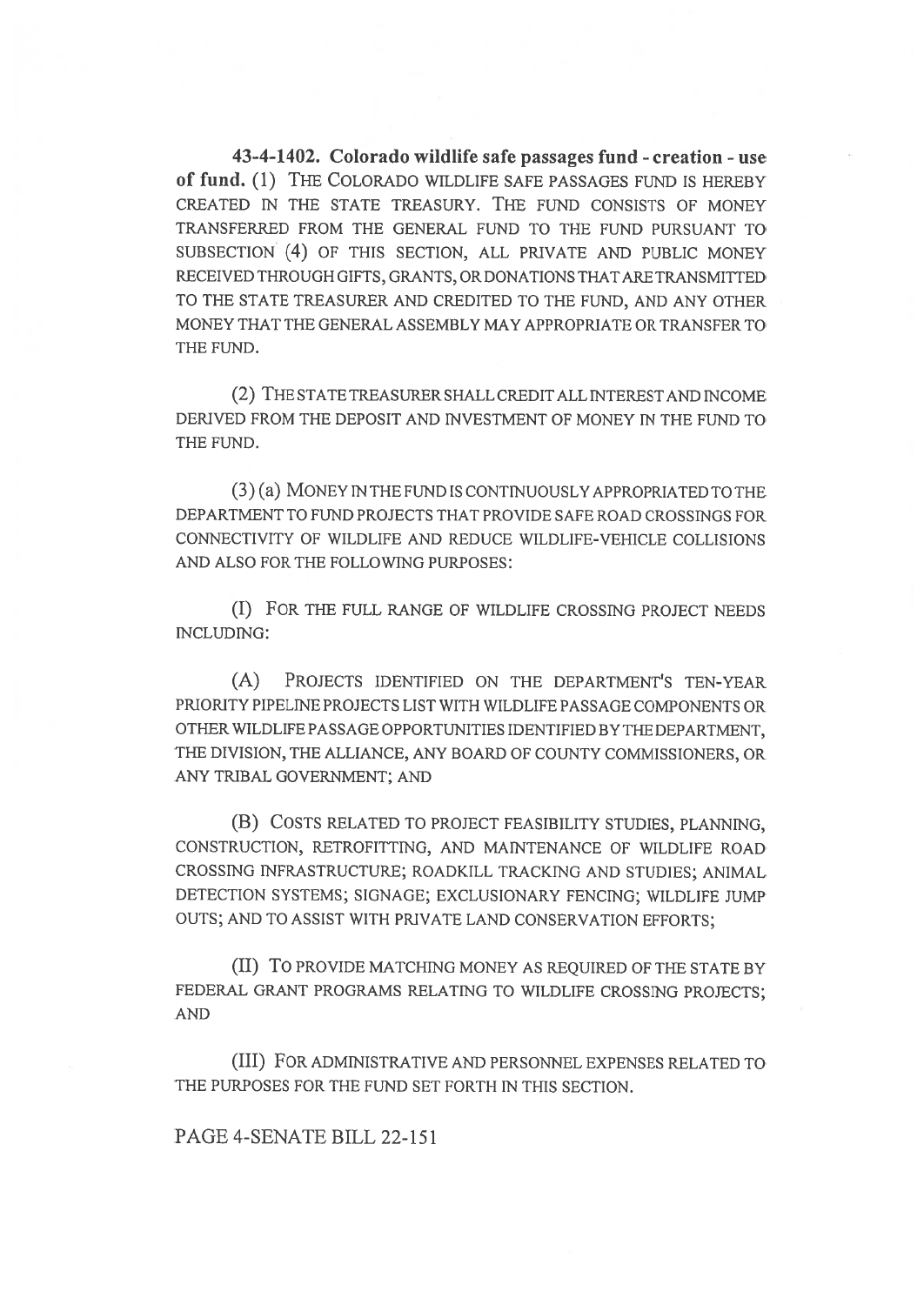(b) THE DEPARTMENT SHALL:

(I) CONSULT WITH THE DIVISION AND THE ALLIANCE CONCERNING THE DISTRIBUTION OF MONEY FROM THE FUND FOR THE PURPOSES SPECIFIED IN THIS SECTION AND, IF THE MONEY IS DISTRIBUTED TO A PROJECT ON OR ADJACENT TO TRIBAL LAND, ALSO CONSULT WITH THE TRIBAL GOVERNMENT;

(II) PRIORITIZE THE DEPARTMENT'S TEN-YEAR PRIORITY PIPELINE PROJECTS WITH WILDLIFE COMPONENTS, THE 2019 WESTERN SLOPE WILDLIFE PRIORITIZATION STUDY, AND ANY SUBSEQUENT STUDIES CONCERNING THE PRIORITIZATION OF WILDLIFE WITHIN THE STATE WHEN REVIEWING PROJECTS TO RECEIVE MONEY FROM THE FUND; AND

(III) CONSIDER DISTRIBUTING MONEY FROM THE FUND TO PROJECTS TO FILL FUNDING GAPS FOR WILDLIFE ROAD CROSSINGS AND CONNECTIVITY THAT ARE NOT OTHERWISE BUDGETED OR REQUIRED FOR PROJECTS UNDER OTHER FEDERAL OR STATE OBLIGATION.

(4) ON SEPTEMBER 1, 2022, THE STATE TREASURER SHALL TRANSFER FIVE MILLION DOLLARS FROM THE GENERAL FUND TO THE FUND FOR USE BY THE DEPARTMENT AS SET FORTH IN SUBSECTION (3) OF THIS SECTION.

(5) THE DEPARTMENT SHALL REPORT ANNUALLY TO THE GOVERNOR'S OFFICE, THE DEPARTMENT OF NATURAL RESOURCES, THE DIVISION, THE ALLIANCE, AND GREAT OUTDOORS COLORADO REGARDING ITS EXPENDITURES FROM THE FUND INCLUDING, AT A MINIMUM:

(a) AN AGGREGATE ACCOUNTING OF ALL MONEY EXPENDED FROM THE FUND DURING THE PRIOR FISCAL YEAR; AND

(b) A LISTING OF ALL PROJECTS RECEIVING FUNDING FROM THE FUND AND THE AMOUNT OF FUNDING FOR EACH PROJECT DURING THE PRIOR FISCAL YEAR.

SECTION 3. Act subject to petition - effective date. This act takes effect at 12:01 a.m. on the day following the expiration of the ninety-day period after final adjournment of the general assembly; except that, if a referendum petition is filed pursuant to section 1 (3) of article V of the state constitution against this act or an item, section, or part of this act within such period, then the act, item, section, or part will not take effect

PAGE 5-SENATE BILL 22-151